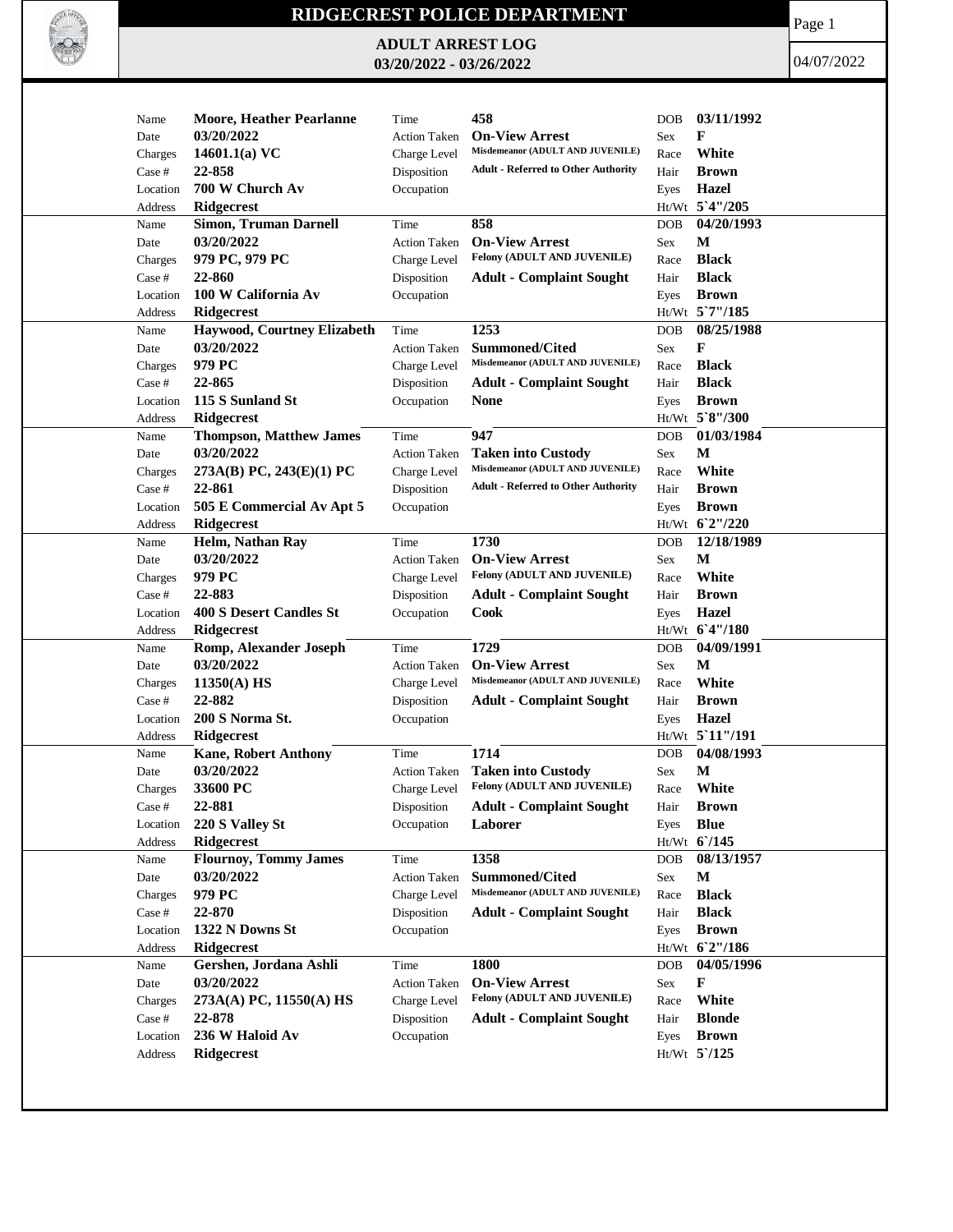## **ADULT ARREST LOG for 03/20/2022 - 03/26/2022 Page 2**

| Name                    | <b>Hawkins, Charles Anthony</b>                     |                             | 333                                                       | <b>DOB</b> | 06/20/1977                    |
|-------------------------|-----------------------------------------------------|-----------------------------|-----------------------------------------------------------|------------|-------------------------------|
| Date                    | 03/20/2022                                          | Time<br><b>Action Taken</b> | <b>Summoned/Cited</b>                                     | <b>Sex</b> | M                             |
| Charges                 | 979 PC                                              | Charge Level                | Misdemeanor (ADULT AND JUVENILE)                          | Race       | White                         |
| Case #                  | 22-856                                              | Disposition                 | <b>Adult - Complaint Sought</b>                           | Hair       | <b>Brown</b>                  |
| Location                | 300 S County Line Rd                                | Occupation                  |                                                           | Eyes       | Hazel                         |
| Address                 | <b>Ridgecrest</b>                                   |                             |                                                           |            | Ht/Wt 5'11"/200               |
| Name                    | Eldridge, Ramon Jr                                  | Time                        | 1519                                                      | <b>DOB</b> | 05/19/1995                    |
| Date                    | 03/20/2022                                          | <b>Action Taken</b>         | <b>On-View Arrest</b>                                     | Sex        | M                             |
| Charges                 | 273.5(A) PC                                         | Charge Level                | Felony (ADULT AND JUVENILE)                               | Race       | Hispanic                      |
| Case #                  | 22-877                                              | Disposition                 | <b>Adult - Complaint Sought</b>                           | Hair       | <b>Brown</b>                  |
| Location                | 1713 N Wayne St Apt 109                             | Occupation                  | <b>Unknown</b>                                            | Eyes       | <b>Brown</b>                  |
| Address                 | <b>Ridgecrest</b>                                   |                             |                                                           |            | Ht/Wt 5'3"/130                |
| Name                    | <b>Walker, Nicolas Bradford</b>                     | Time                        | 1244                                                      | DOB        | 04/21/1998                    |
| Date                    | 03/20/2022                                          | <b>Action Taken</b>         | <b>Summoned/Cited</b>                                     | Sex        | М                             |
| Charges                 | 979 PC                                              | Charge Level                | Misdemeanor (ADULT AND JUVENILE)                          | Race       | White                         |
| Case #                  | 22-864                                              | Disposition                 | <b>Adult - Complaint Sought</b>                           | Hair       | <b>Blonde</b>                 |
| Location                | Ash // Brown                                        | Occupation                  | <b>Unemployed</b>                                         | Eyes       | <b>Blue</b>                   |
| Address                 | <b>Ridgecrest</b>                                   |                             |                                                           |            | Ht/Wt 5`8"/175                |
| Name                    | <b>Blanton, Glenn Marquee</b>                       | Time                        | 1332                                                      | DOB        | 09/22/1979                    |
| Date                    | 03/20/2022                                          | <b>Action Taken</b>         | <b>Summoned/Cited</b>                                     | Sex        | M                             |
| Charges                 | 979 PC                                              | Charge Level                | Misdemeanor (ADULT AND JUVENILE)                          | Race       | <b>Black</b>                  |
| $\operatorname{Case}$ # | 22-869                                              | Disposition                 | <b>Adult - Complaint Sought</b>                           | Hair       | <b>Black</b>                  |
| Location                | Victor // Inyokern                                  | Occupation                  | Unemployed                                                | Eyes       | <b>Brown</b>                  |
| Address                 | <b>Ridgecrest</b>                                   |                             |                                                           |            | Ht/Wt 6/226                   |
| Name                    | Hodgen, Christina Marie                             | Time                        | 1427                                                      | <b>DOB</b> | 02/22/2000                    |
| Date                    | 03/20/2022                                          | <b>Action Taken</b>         | <b>Summoned/Cited</b><br>Misdemeanor (ADULT AND JUVENILE) | Sex        | F                             |
| Charges                 | 979 PC                                              | Charge Level                |                                                           | Race       | White                         |
| Case #                  | 22-873                                              | Disposition                 | <b>Adult - Complaint Sought</b>                           | Hair       | <b>Blonde</b>                 |
| Location                | 4009 W Ward Av                                      | Occupation                  |                                                           | Eyes       | <b>Blue</b><br>Ht/Wt 5`7"/100 |
| Address<br>Name         | <b>Ridgecrest</b><br><b>Deleon, Michael Anthony</b> | Time                        | 1452                                                      | <b>DOB</b> | 05/25/1973                    |
| Date                    | 03/20/2022                                          | <b>Action Taken</b>         | <b>Summoned/Cited</b>                                     | Sex        | М                             |
| Charges                 | 11550(A) HS                                         | Charge Level                | Misdemeanor (ADULT AND JUVENILE)                          | Race       | <b>Hispanic</b>               |
| Case #                  | 22-874                                              | Disposition                 | <b>Adult - Complaint Sought</b>                           | Hair       | <b>Black</b>                  |
| Location                | 4009 W Ward Ave                                     | Occupation                  | <b>None</b>                                               | Eyes       | <b>Brown</b>                  |
| Address                 | <b>Ridgecrest</b>                                   |                             |                                                           |            | Ht/Wt 5`9"/200                |
| Name                    | <b>Mansoor, Mohammad Azam</b>                       | Time                        | 1658                                                      | <b>DOB</b> | 12/30/1973                    |
| Date                    | 03/20/2022                                          | <b>Action Taken</b>         | <b>Summoned/Cited</b>                                     | Sex        | M                             |
| Charges                 | 979 PC                                              | Charge Level                | Misdemeanor (ADULT AND JUVENILE)                          | Race       | Other                         |
| Case #                  | 22-880                                              | Disposition                 | <b>Adult - Complaint Sought</b>                           | Hair       | <b>Black</b>                  |
| Location                | 214 S Valley St                                     | Occupation                  |                                                           | Eyes       | <b>Brown</b>                  |
| Address                 | <b>Ridgecrest</b>                                   |                             |                                                           |            | Ht/Wt 5`7"/175                |
| Name                    | <b>Steele, Christopher</b>                          | Time                        | 1647                                                      | DOB        | 09/26/1991                    |
| Date                    | 03/20/2022                                          | <b>Action Taken</b>         | <b>Summoned/Cited</b>                                     | Sex        | М                             |
| Charges                 | $11550(A)$ HS                                       | Charge Level                | Misdemeanor (ADULT AND JUVENILE)                          | Race       | White                         |
| Case #                  | 22-879                                              | Disposition                 | <b>Adult - Complaint Sought</b>                           | Hair       | <b>Brown</b>                  |
| Location                | 236 W Haloid                                        | Occupation                  |                                                           | Eyes       | Green                         |
| Address                 | <b>Ridgecrest</b>                                   |                             |                                                           |            | Ht/Wt 65"/170                 |
| Name                    | <b>Clark, Angel Rancette</b>                        | Time                        | 1647                                                      | DOB        | 07/01/1972                    |
| Date                    | 03/20/2022                                          | <b>Action Taken</b>         | Summoned/Cited                                            | Sex        | F                             |
| Charges                 | 11550(A) HS                                         | Charge Level                | Misdemeanor (ADULT AND JUVENILE)                          | Race       | White                         |
| Case #                  | 22-879                                              | Disposition                 | <b>Adult - Complaint Sought</b>                           | Hair       | <b>Brown</b>                  |
| Location                | 236 W Haloid Ave                                    | Occupation                  |                                                           | Eyes       | <b>Brown</b>                  |
| Address                 | <b>Ridgecrest</b>                                   |                             |                                                           |            | Ht/Wt 4'11"/200               |
| Name                    | <b>Wipf, Priscilla Denise</b>                       | Time                        | 1312                                                      | DOB        | 01/08/1987                    |
| Date                    | 03/20/2022                                          | <b>Action Taken</b>         | Summoned/Cited                                            | Sex        | F                             |
| Charges                 | 979 PC                                              | Charge Level                | Misdemeanor (ADULT AND JUVENILE)                          | Race       | Hispanic                      |
| Case #                  | 22-868                                              | Disposition                 | <b>Adult - Complaint Sought</b>                           | Hair       | <b>Brown</b>                  |
| Location                | 740 W Bennett Av                                    | Occupation                  |                                                           | Eyes       | <b>Brown</b>                  |
| Address                 | <b>Ridgecrest</b>                                   |                             |                                                           |            | Ht/Wt 5'3"/145                |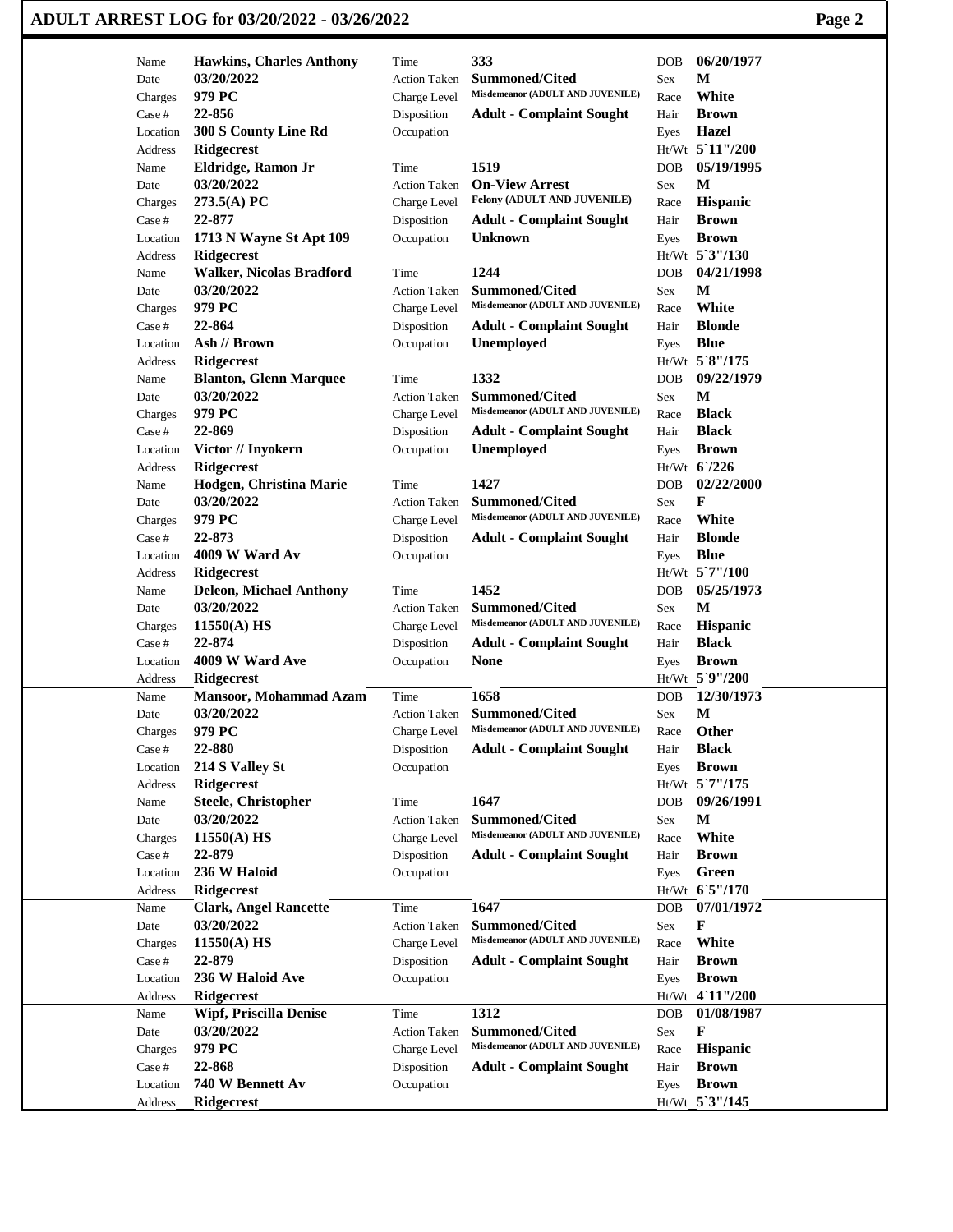|                   | ADULT ARREST LOG for 03/20/2022 - 03/26/2022  |                                     |                                                               |                                    | Page 3                        |
|-------------------|-----------------------------------------------|-------------------------------------|---------------------------------------------------------------|------------------------------------|-------------------------------|
| Name              | <b>Smith, Ronald Steven</b>                   | Time                                | 1312                                                          | DOB                                | 01/21/1980                    |
| Date              | 03/20/2022                                    | <b>Action Taken</b>                 | <b>Summoned/Cited</b>                                         | М<br>Sex                           |                               |
| Charges           | 979 PC                                        | Charge Level                        | Misdemeanor (ADULT AND JUVENILE)                              | Race                               | White                         |
| Case #            | 22-868                                        | Disposition                         | <b>Adult - Complaint Sought</b>                               | Hair                               | <b>Brown</b>                  |
| Location          | 740 W Bennett Av                              | Occupation                          |                                                               | Eyes                               | <b>Brown</b>                  |
| Address           | <b>Ridgecrest</b>                             |                                     |                                                               | Ht/Wt 5`5"/125                     |                               |
| Name              | <b>Kane, Robert Anthony</b>                   | Time                                | 1714                                                          | DOB                                | 04/08/1993                    |
| Date              | 03/20/2022                                    | <b>Action Taken</b>                 | <b>Taken into Custody</b><br>Misdemeanor (ADULT AND JUVENILE) | М<br>Sex                           |                               |
| Charges           | 979 PC                                        | Charge Level                        |                                                               | Race                               | White                         |
| Case #            | 22-892                                        | Disposition                         | <b>Adult - Complaint Sought</b>                               | Hair                               | <b>Brown</b>                  |
| Location          | 220 S Valley St                               | Occupation                          | Laborer                                                       | <b>Blue</b><br>Eyes<br>Ht/Wt 6/145 |                               |
| Address<br>Name   | <b>Ridgecrest</b><br>Macmillan, Jeffrey Keith | Time                                | 1803                                                          | DOB                                | 09/11/1963                    |
| Date              | 03/20/2022                                    | <b>Action Taken</b>                 | <b>Summoned/Cited</b>                                         | М<br>Sex                           |                               |
| Charges           | 11377(A) HS                                   | Charge Level                        | Misdemeanor (ADULT AND JUVENILE)                              | Race                               | White                         |
| Case #            | 22-907                                        | Disposition                         | <b>Adult - Complaint Sought</b>                               | Hair                               | Gray                          |
| Location          | 220 S Valley St                               | Occupation                          |                                                               | <b>Blue</b><br>Eyes                |                               |
| Address           | <b>Ridgecrest</b>                             |                                     |                                                               | Ht/Wt 5 11"/210                    |                               |
| Name              | <b>Fatongia, Sione Taulua</b>                 | Time                                | 400                                                           | DOB                                | 12/08/2000                    |
| Date              | 03/20/2022                                    | <b>Action Taken</b>                 | <b>On-View Arrest</b>                                         | M<br>Sex                           |                               |
| Charges           | 23152(A) VC, 23152(B) VC                      | Charge Level                        | Misdemeanor (ADULT AND JUVENILE)                              | Race                               | <b>Asian/Pacific Islander</b> |
| Case #            | 22-857                                        | Disposition                         | <b>Adult - Complaint Sought</b>                               | Hair                               | <b>Black</b>                  |
| Location          | 500 W Ridgecrest Blvd                         | Occupation                          |                                                               | Eyes                               | <b>Brown</b>                  |
| Address           | <b>Fort Bragg</b>                             |                                     |                                                               | Ht/Wt 6'3"/200                     |                               |
| Name              | Nava, Chealsy Claudia                         | Time                                | 1243                                                          | DOB                                | 11/05/1998                    |
| Date              | 03/20/2022                                    | <b>Action Taken</b>                 | <b>Summoned/Cited</b>                                         | F<br>Sex                           |                               |
| Charges           | 11377(A) HS, 11550(A) HS, 979 PC              | Charge Level                        | Misdemeanor (ADULT AND JUVENILE)                              | Race                               | <b>Hispanic</b>               |
| Case #            | 22-863                                        | Disposition                         | <b>Adult - Complaint Sought</b>                               | Hair                               | <b>Brown</b>                  |
| Location          | 306 W Upjohn Av                               | Occupation                          |                                                               | Eyes                               | Green                         |
| Address           | <b>Ridgecrest</b>                             |                                     |                                                               | Ht/Wt 5`5"/140                     |                               |
| Name              | Ramos, Antonio III                            | Time                                | 1359                                                          | <b>DOB</b>                         | 09/01/1982                    |
| Date              | 03/20/2022                                    | <b>Action Taken</b>                 | <b>On-View Arrest</b>                                         | М<br>Sex                           |                               |
| Charges           | 979 PC                                        | Charge Level                        | Felony (ADULT AND JUVENILE)                                   | Race                               | Hispanic                      |
| Case #            | 22-871                                        | Disposition                         | <b>Adult - Referred to Other Authority</b>                    | Hair                               | <b>Brown</b>                  |
| Location          | 208 W Wilson Av                               | Occupation                          | Roofer                                                        | Eyes                               | <b>Brown</b>                  |
| Address           | <b>Ridgecrest</b>                             |                                     |                                                               | Ht/Wt 5'6"/160                     |                               |
| Name              | Secaida, Sebastian<br>03/20/2022              | Time                                | 1239<br><b>On-View Arrest</b>                                 | DOB<br>$\mathbf{M}$                | 03/11/1992                    |
| Date              |                                               | <b>Action Taken</b><br>Charge Level | Misdemeanor (ADULT AND JUVENILE)                              | Sex<br>Race                        | Hispanic                      |
| Charges<br>Case # | $11364(A)$ HS<br>22-862                       | Disposition                         | <b>Adult - Referred to Other Authority</b>                    | Hair                               | <b>Black</b>                  |
| Location          | 306 W Upjohn Av                               | Occupation                          |                                                               | Eyes                               | <b>Brown</b>                  |
| Address           | <b>Ridgecrest</b>                             |                                     |                                                               | $Ht/Wt$ 5 10"/250                  |                               |
| Name              | Secaida, Sebastian                            | Time                                | 423                                                           | <b>DOB</b>                         | 03/11/1992                    |
| Date              | 03/21/2022                                    | <b>Action Taken</b>                 | <b>On-View Arrest</b>                                         | M<br>Sex                           |                               |
| Charges           | 243(A) PC, 273.5(A) PC                        | Charge Level                        | Felony (ADULT AND JUVENILE)                                   | Race                               | <b>Hispanic</b>               |
| Case #            | 22-888                                        | Disposition                         | <b>Adult - Referred to Other Authority</b>                    | Hair                               | <b>Black</b>                  |
| Location          | 306 W Upjohn Ave                              | Occupation                          |                                                               | Eyes                               | <b>Brown</b>                  |
| Address           | <b>Ridgecrest</b>                             |                                     |                                                               | $Ht/Wt$ 5 10"/250                  |                               |
| Name              | Ruiz, Javier Alfonso Jr                       | Time                                | 101                                                           | <b>DOB</b>                         | 07/09/1993                    |
| Date              | 03/21/2022                                    | <b>Action Taken</b>                 | <b>On-View Arrest</b>                                         | M<br>Sex                           |                               |
| Charges           | 10851(A) VC, 10852 VC, 496D(A) P              | Charge Level                        | Felony (ADULT AND JUVENILE)                                   | Race                               | <b>Hispanic</b>               |
| Case #            | 22-848                                        | Disposition                         | <b>Adult - Referred to Other Authority</b>                    | Hair                               | <b>Black</b>                  |
| Location          | 327 W Wilson Ave                              | Occupation                          | Laborer                                                       | Eyes                               | <b>Brown</b>                  |
| Address           | <b>Ridgecrest</b>                             |                                     |                                                               | Ht/Wt 5`9"/190                     |                               |
| Name              | Ruiz, Javier Alfonso Jr                       | Time                                | <b>101</b>                                                    | DOB                                | 07/09/1993                    |
| Date              | 03/21/2022                                    | <b>Action Taken</b>                 | <b>On-View Arrest</b>                                         | M<br>Sex                           |                               |
| Charges           | 460(A) PC                                     | Charge Level                        | Felony (ADULT AND JUVENILE)                                   | Race                               | Hispanic                      |
| Case #            | 22-885                                        | Disposition                         | <b>Adult - Referred to Other Authority</b>                    | Hair                               | <b>Black</b>                  |
| Location          | 327 W Wilson Ave                              | Occupation                          | Laborer                                                       | Eyes                               | <b>Brown</b>                  |
| Address           | Ridgecrest                                    |                                     |                                                               | Ht/Wt 5`9"/190                     |                               |

 $\mathbf{I}$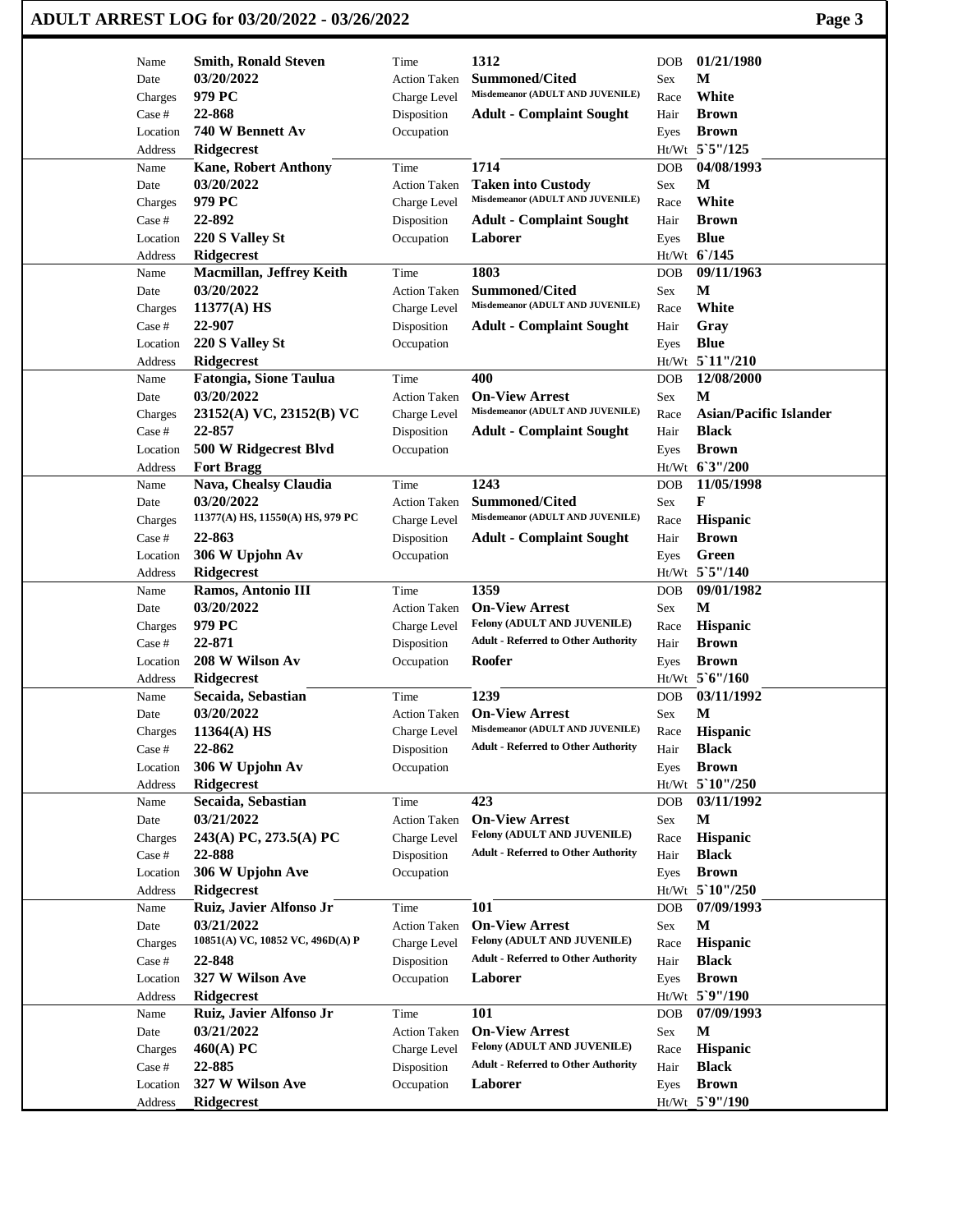| Name     | Ruiz, Javier Alfonso Jr          | Time                | 101                                                       | <b>DOB</b> | 07/09/1993                    |
|----------|----------------------------------|---------------------|-----------------------------------------------------------|------------|-------------------------------|
| Date     | 03/21/2022                       | <b>Action Taken</b> | <b>On-View Arrest</b>                                     | Sex        | M                             |
| Charges  | 460(B) PC, 594(B)(2)(A) PC       | Charge Level        | Felony (ADULT AND JUVENILE)                               | Race       | Hispanic                      |
| Case #   | 22-887                           | Disposition         | <b>Adult - Referred to Other Authority</b>                | Hair       | <b>Black</b>                  |
| Location | 327 W Wilson Ave                 | Occupation          | Laborer                                                   | Eyes       | <b>Brown</b>                  |
| Address  | Ridgecrest                       |                     |                                                           |            | Ht/Wt 5`9"/190                |
| Name     | <b>Saunders, Mato</b>            | Time                | 726                                                       | <b>DOB</b> | 10/19/1984                    |
| Date     | 03/21/2022                       | <b>Action Taken</b> | <b>On-View Arrest</b>                                     | Sex        | F                             |
| Charges  | 12500(a) VC, 22352 (b)(2) VC     | Charge Level        | Misdemeanor (ADULT AND JUVENILE)                          | Race       | <b>Asian/Pacific Islander</b> |
| Case #   | 22-889                           | Disposition         | <b>Adult - Complaint Sought</b>                           | Hair       | <b>Black</b>                  |
| Location | 300 E French Av                  | Occupation          |                                                           | Eyes       | <b>Brown</b>                  |
| Address  | Ridgecrest                       |                     |                                                           |            | Ht/Wt 5`7"/165                |
| Name     | <b>Omensetter</b> , Vito         | Time                | 1144                                                      | <b>DOB</b> | 03/13/1990                    |
| Date     | 03/21/2022                       | <b>Action Taken</b> | <b>On-View Arrest</b>                                     | Sex        | M                             |
| Charges  | 979 PC                           | Charge Level        | Misdemeanor (ADULT AND JUVENILE)                          | Race       | <b>Asian/Pacific Islander</b> |
| Case #   | 22-893                           | Disposition         | <b>Adult - Complaint Sought</b>                           | Hair       | <b>Black</b>                  |
| Location | 100 W California Av              | Occupation          |                                                           | Eyes       | <b>Brown</b>                  |
| Address  | Ridgecrest                       |                     |                                                           |            | Ht/Wt 6'2"/300                |
| Name     | Asher, Gary Ray Jr               | Time                | 1216                                                      | <b>DOB</b> | 08/04/1994                    |
| Date     | 03/21/2022                       | <b>Action Taken</b> | <b>Summoned/Cited</b>                                     | Sex        | М                             |
| Charges  | 979 PC                           | Charge Level        | Misdemeanor (ADULT AND JUVENILE)                          | Race       | White                         |
| Case #   | 22-894                           | Disposition         | <b>Adult - Complaint Sought</b>                           | Hair       | <b>Brown</b>                  |
| Location | 100 W California Av              | Occupation          | <b>Student</b>                                            | Eyes       | <b>Blue</b>                   |
| Address  | <b>Ridgecrest</b>                |                     |                                                           |            | Ht/Wt 6/145                   |
| Name     | Garcia, Jaime                    | Time                | 1544                                                      | <b>DOB</b> | 10/25/1975                    |
| Date     | 03/21/2022                       | <b>Action Taken</b> | <b>Taken into Custody</b>                                 | Sex        | М                             |
| Charges  | $11550(A)$ HS                    | Charge Level        | Misdemeanor (ADULT AND JUVENILE)                          | Race       | Hispanic                      |
| Case #   | 22-898                           | Disposition         | <b>Adult - Complaint Sought</b>                           | Hair       | <b>Brown</b>                  |
|          | 309 N Traci Ln                   |                     |                                                           |            | <b>Brown</b>                  |
| Location |                                  | Occupation          |                                                           | Eyes       |                               |
| Address  | Lancaster                        |                     |                                                           |            | Ht/Wt 5`5"/175                |
| Name     | <b>Morgan, Shane Lewis</b>       | Time                | 49                                                        | <b>DOB</b> | 04/11/1970                    |
| Date     | 03/22/2022                       | <b>Action Taken</b> | Summoned/Cited                                            | Sex        | M                             |
| Charges  | <b>Outside Warr. - M</b>         | Charge Level        | Misdemeanor (ADULT AND JUVENILE)                          | Race       | White                         |
| Case #   | 22-903                           | Disposition         | <b>Adult - Complaint Sought</b>                           | Hair       | <b>Brown</b>                  |
| Location | 100 S Sunland St                 | Occupation          |                                                           | Eyes       | Hazel                         |
| Address  | Ridgecrest                       |                     |                                                           |            | Ht/Wt 5`7"/180                |
| Name     | Aldana, Juan Jose Jr             | Time                | 2223                                                      | <b>DOB</b> | 01/25/1996                    |
| Date     | 03/22/2022                       | <b>Action Taken</b> | <b>Summoned/Cited</b>                                     | Sex        | $\mathbf M$                   |
| Charges  | 459.5(A) $PC$                    | Charge Level        | Misdemeanor (ADULT AND JUVENILE)                          | Race       | Hispanic                      |
| Case #   | 22-866                           | Disposition         | <b>Adult - Complaint Sought</b>                           | Hair       | <b>Brown</b>                  |
| Location | 200 W Wilson Av                  | Occupation          |                                                           | Eyes       | <b>Brown</b>                  |
| Address  | Ridgecrest                       |                     |                                                           |            | Ht/Wt 5`9"/150                |
| Name     | <b>Junior, Aaron Martin</b>      | Time                | 149                                                       | <b>DOB</b> | 05/16/1970                    |
| Date     | 03/23/2022                       | <b>Action Taken</b> | <b>Summoned/Cited</b>                                     | Sex        | M                             |
| Charges  | 979 PC                           | Charge Level        | Misdemeanor (ADULT AND JUVENILE)                          | Race       | Hispanic                      |
| Case #   | 22-915                           | Disposition         | <b>Adult - Complaint Sought</b>                           | Hair       | <b>Black</b>                  |
| Location | 300 W Upjohn Av                  | Occupation          | Laborer                                                   | Eyes       | <b>Brown</b>                  |
| Address  | <b>Ridgecrest</b>                |                     |                                                           |            | Ht/Wt 5`9"/170                |
| Name     | Cook, Edward                     | Time                | 1710                                                      | DOB        | 07/02/1955                    |
|          |                                  |                     |                                                           |            |                               |
| Date     | 03/23/2022                       | <b>Action Taken</b> | <b>Summoned/Cited</b><br>Misdemeanor (ADULT AND JUVENILE) | Sex        | $\mathbf M$                   |
| Charges  | 14601.1(a) VC, Outside Warr. - M | Charge Level        |                                                           | Race       | <b>Black</b>                  |
| Case #   | 22-923                           | Disposition         | <b>Adult - Released</b>                                   | Hair       | <b>Black</b>                  |
| Location | 100 E Ridgecrest Blvd            | Occupation          |                                                           | Eyes       | <b>Brown</b>                  |
|          | <b>Ridgecrest</b>                |                     |                                                           | Ht/Wt      |                               |
| Address  |                                  |                     | 1510                                                      | DOB        | 12/26/1961                    |
| Name     | <b>Thompson, Phyllis</b>         | Time                |                                                           |            |                               |
| Date     | 03/23/2022                       | <b>Action Taken</b> | <b>Summoned/Cited</b>                                     | Sex        | F                             |
| Charges  | <b>Outside Warr. - M</b>         | Charge Level        | Misdemeanor (ADULT AND JUVENILE)                          | Race       | <b>Black</b>                  |
| Case #   | 22-923                           | Disposition         | <b>Adult - Released</b>                                   | Hair       | <b>Black</b>                  |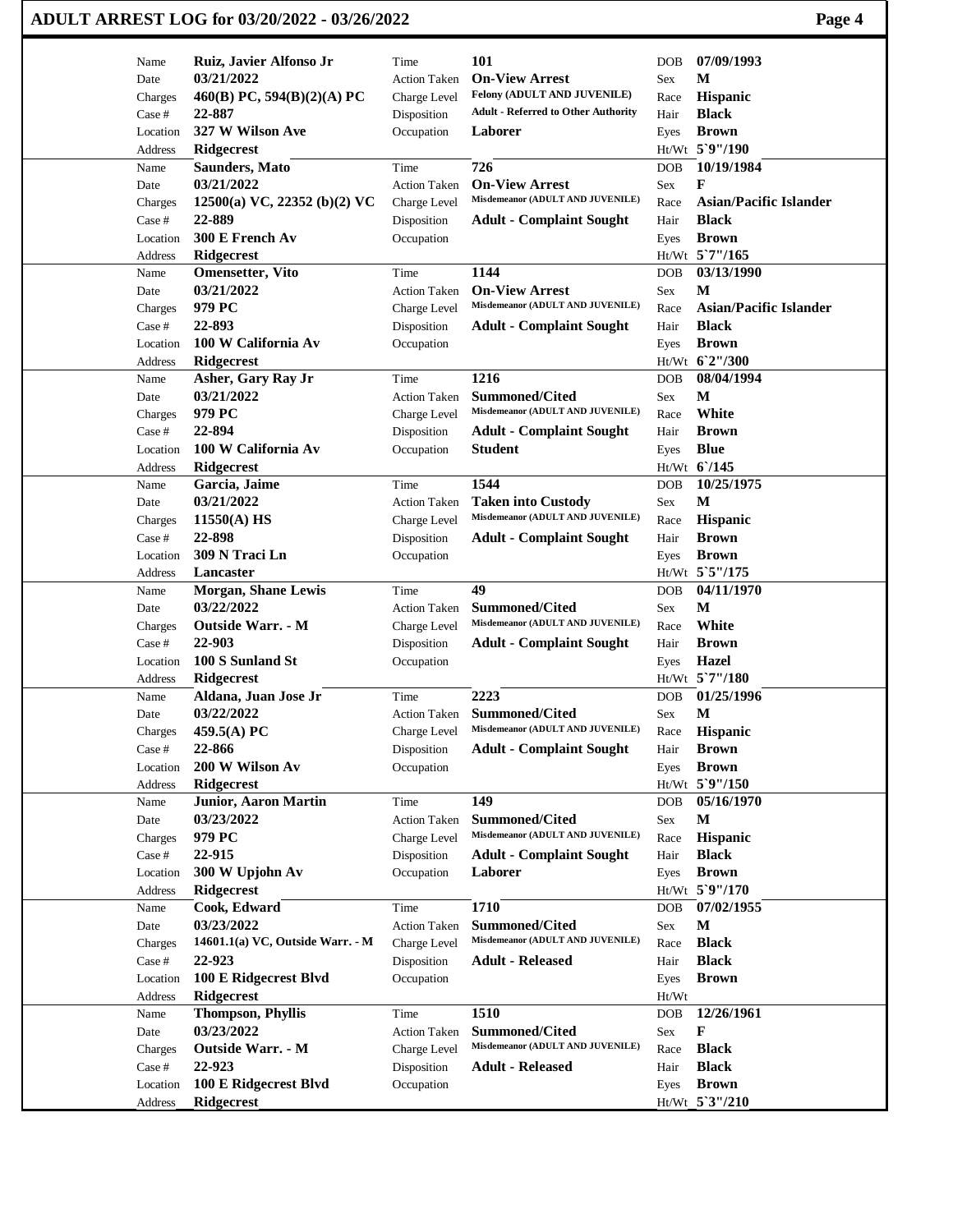|              | ADULT ARREST LOG for 03/20/2022 - 03/26/2022 |                                     |                                                          |            |                                | Page 5 |
|--------------|----------------------------------------------|-------------------------------------|----------------------------------------------------------|------------|--------------------------------|--------|
| Name         | Salgado, Noe Calderon                        | Time                                | 1957                                                     | <b>DOB</b> | 02/26/1983                     |        |
| Date         | 03/23/2022                                   | <b>Action Taken</b>                 | <b>On-View Arrest</b>                                    | Sex        | M                              |        |
| Charges      | 460(B) PC, 496(A) PC, 594(A)(1)              | Charge Level                        | Felony (ADULT AND JUVENILE)                              | Race       | Hispanic                       |        |
| Case #       | 22-927                                       | Disposition                         | <b>Adult - Complaint Sought</b>                          | Hair       | <b>Black</b>                   |        |
| Location     | 221 S Holly Canyon                           | Occupation                          |                                                          | Eyes       | <b>Brown</b>                   |        |
| Address      | Ridgecrest                                   |                                     |                                                          |            | Ht/Wt 5'6"/160                 |        |
| Name         | <b>Mann, Christopher Scott</b>               | Time                                | 1854                                                     | DOB        | 03/15/1997                     |        |
| Date         | 03/23/2022                                   | <b>Action Taken</b>                 | <b>On-View Arrest</b>                                    | Sex        | М                              |        |
| Charges      | 594(B)(1) PC, 243(E)(1) PC, 647(             | Charge Level                        | Felony (ADULT AND JUVENILE)                              | Race       | White                          |        |
| Case #       | 22-926                                       | Disposition                         | <b>Adult - Complaint Sought</b>                          | Hair       | <b>Brown</b>                   |        |
| Location     | 300 W Wilson Av                              | Occupation                          |                                                          | Eyes       | <b>Blue</b>                    |        |
| Address      | <b>Ridgecrest</b>                            | Time                                | 1612                                                     |            | Ht/Wt 5'6"/130<br>12/30/1973   |        |
| Name<br>Date | <b>Mansoor, Mohammad Azam</b><br>03/23/2022  |                                     |                                                          | DOB<br>Sex | M                              |        |
| Charges      | 460(A) PC, 212.5(A) PC, 422(A) P             | <b>Action Taken</b><br>Charge Level | <b>Taken into Custody</b><br>Felony (ADULT AND JUVENILE) | Race       | Other                          |        |
| Case #       | 22-902                                       | Disposition                         | <b>Adult - Complaint Sought</b>                          | Hair       | <b>Black</b>                   |        |
| Location     | 535 S China Lake Bl                          | Occupation                          |                                                          | Eyes       | <b>Brown</b>                   |        |
| Address      | <b>Ridgecrest</b>                            |                                     |                                                          |            | Ht/Wt 5'7"/175                 |        |
| Name         | <b>Carpenter, Crystal Amber</b>              | Time                                | 1136                                                     | <b>DOB</b> | 01/24/1984                     |        |
| Date         | 03/24/2022                                   | <b>Action Taken</b>                 | <b>Summoned/Cited</b>                                    | Sex        | F                              |        |
| Charges      | 979 PC                                       | Charge Level                        | Misdemeanor (ADULT AND JUVENILE)                         | Race       | White                          |        |
| Case #       | 22-934                                       | Disposition                         | <b>Adult - Complaint Sought</b>                          | Hair       | <b>Blonde</b>                  |        |
| Location     | 100 W Station St                             | Occupation                          | Unemployed                                               | Eyes       | <b>Blue</b>                    |        |
| Address      | Inyokern                                     |                                     |                                                          |            | Ht/Wt 5'6"/140                 |        |
| Name         | <b>Carpenter, Crystal Amber</b>              | Time                                | 1136                                                     | DOB        | 01/24/1984                     |        |
| Date         | 03/24/2022                                   | <b>Action Taken</b>                 | <b>On-View Arrest</b>                                    | Sex        | F                              |        |
| Charges      | $11364(A)$ HS                                | Charge Level                        | Misdemeanor (ADULT AND JUVENILE)                         | Race       | White                          |        |
| Case #       | 22-938                                       | Disposition                         | <b>Adult - Complaint Sought</b>                          | Hair       | <b>Blonde</b>                  |        |
| Location     | 100 W Station Av                             | Occupation                          | Unemployed                                               | Eyes       | <b>Blue</b>                    |        |
| Address      | <b>Inyokern</b>                              |                                     |                                                          |            | Ht/Wt 5'6"/140                 |        |
| Name         | <b>Cunningham, Kailo Derek</b>               | Time                                | 1136                                                     | DOB        | 07/07/1981                     |        |
| Date         | 03/24/2022                                   | <b>Action Taken</b>                 | Summoned/Cited                                           | Sex        | М                              |        |
| Charges      | 979 PC                                       | Charge Level                        | Misdemeanor (ADULT AND JUVENILE)                         | Race       | White                          |        |
| Case #       | 22-935                                       | Disposition                         | <b>Adult - Complaint Sought</b>                          | Hair       | <b>Brown</b>                   |        |
| Location     | 100 W Station Av                             | Occupation                          |                                                          | Eyes       | <b>Brown</b><br>Ht/Wt 5`9"/200 |        |
| Address      | Inyokern<br><b>Cunningham, Kailo Derek</b>   |                                     | 1136                                                     |            | 07/07/1981                     |        |
| Name<br>Date | 03/24/2022                                   | Time<br>Action Taken                | <b>On-View Arrest</b>                                    | DOB<br>Sex | $\mathbf M$                    |        |
| Charges      | 11364(A) HS                                  | Charge Level                        | Misdemeanor (ADULT AND JUVENILE)                         | Race       | White                          |        |
| Case #       | 22-936                                       | Disposition                         | <b>Adult - Complaint Sought</b>                          | Hair       | <b>Brown</b>                   |        |
| Location     | 100 W Station Ave                            | Occupation                          |                                                          | Eyes       | <b>Brown</b>                   |        |
| Address      | Inyokern                                     |                                     |                                                          |            | Ht/Wt 5`9"/200                 |        |
| Name         | <b>Francoso, Tina Marie</b>                  | Time                                | 2306                                                     | DOB        | 05/25/1964                     |        |
| Date         | 03/24/2022                                   | <b>Action Taken</b>                 | <b>Summoned/Cited</b>                                    | Sex        | F                              |        |
| Charges      | 14601.1(a) VC, 16028(a) VC                   | Charge Level                        | Misdemeanor (ADULT AND JUVENILE)                         | Race       | White                          |        |
| Case #       | 22-947                                       | Disposition                         | <b>Adult - Complaint Sought</b>                          | Hair       | Auburn                         |        |
| Location     | 600 Block Of W Wildrose Av                   | Occupation                          | Unemployed                                               | Eyes       | <b>Brown</b>                   |        |
| Address      | <b>Ridgecrest</b>                            |                                     |                                                          |            | Ht/Wt 5`5"/197                 |        |
| Name         | <b>Craney, Audrey Tamara</b>                 | Time                                | 711                                                      | DOB        | 05/27/1989                     |        |
| Date         | 03/25/2022                                   | <b>Action Taken</b>                 | <b>Summoned/Cited</b>                                    | Sex        | F                              |        |
| Charges      | 979 PC                                       | Charge Level                        | Misdemeanor (ADULT AND JUVENILE)                         | Race       | White                          |        |
| Case #       | 22-949                                       | Disposition                         | <b>Adult - Complaint Sought</b>                          | Hair       | <b>Brown</b>                   |        |
| Location     | 314 S Sunset St 1/2                          | Occupation                          | Unemployed                                               | Eyes       | <b>Blue</b>                    |        |
| Address      | <b>Ridgecrest</b>                            |                                     |                                                          |            | Ht/Wt 5`7"/250                 |        |
| Name         | <b>Walker, Nicolas Bradford</b>              | Time                                | 1156                                                     | <b>DOB</b> | 04/21/1998                     |        |
| Date         | 03/25/2022                                   | <b>Action Taken</b>                 | <b>Summoned/Cited</b>                                    | Sex        | M                              |        |
| Charges      | 979 PC                                       | Charge Level                        | Felony (ADULT AND JUVENILE)                              | Race       | White                          |        |
| Case #       | 22-951                                       | Disposition                         | <b>Adult - Referred to Other Authority</b>               | Hair       | <b>Blonde</b>                  |        |
| Location     | 420 N Yorktown St                            | Occupation                          | <b>Unemployed</b>                                        | Eyes       | <b>Blue</b>                    |        |
| Address      | Ridgecrest                                   |                                     |                                                          |            | Ht/Wt_5`8"/175                 |        |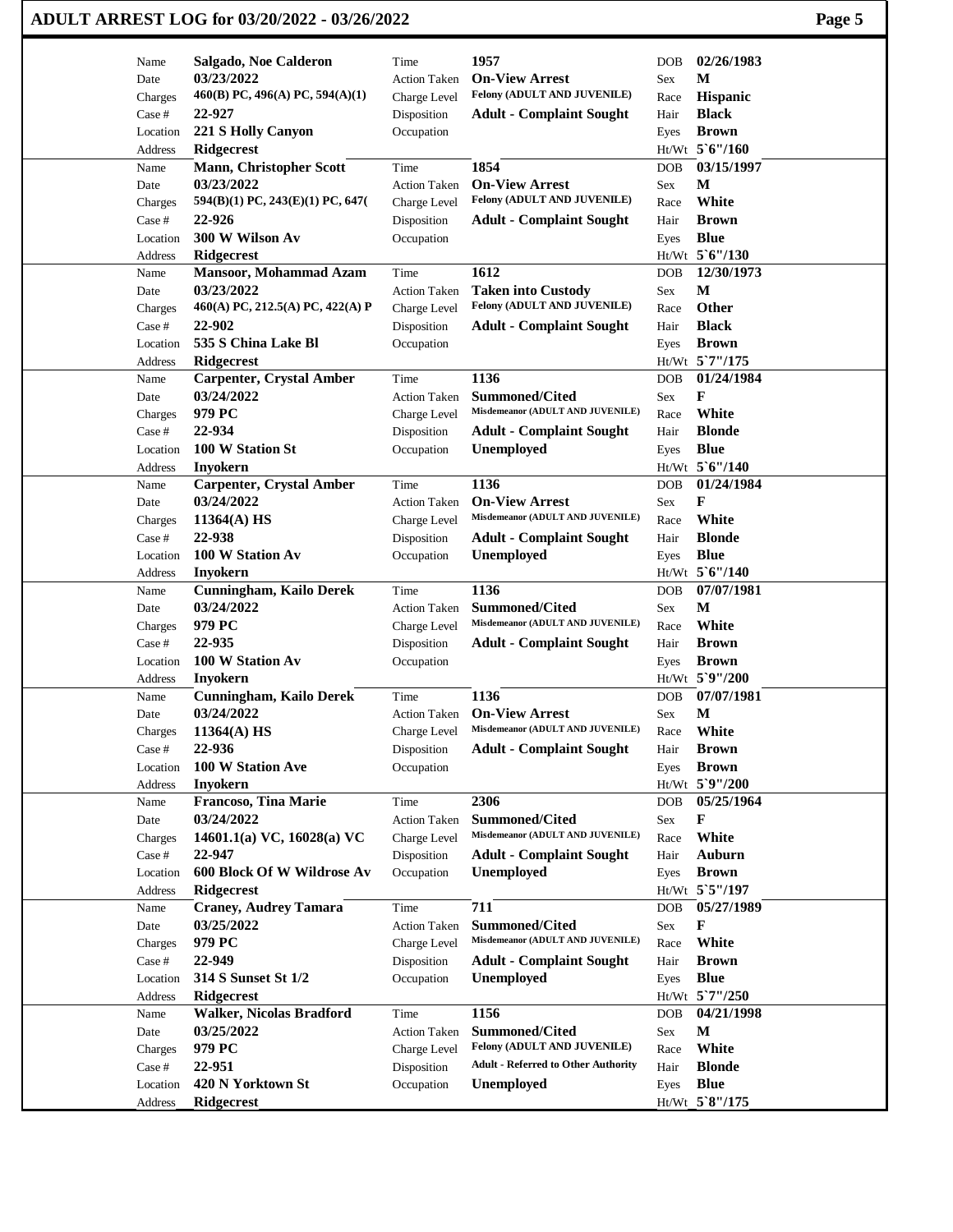| 1554<br>02/10/1988<br>Abundis, Mario Alberto Jr<br>Time<br><b>DOB</b><br>Name<br>03/25/2022<br><b>On-View Arrest</b><br>M<br><b>Action Taken</b><br>Date<br>Sex<br>Misdemeanor (ADULT AND JUVENILE)<br>11550(A) HS<br>Hispanic<br>Charge Level<br>Charges<br>Race<br>22-957<br><b>Brown</b><br>Case #<br>Disposition<br><b>Adult - Complaint Sought</b><br>Hair<br>1240 N China Lake Bl<br><b>Brown</b><br>Location<br>Occupation<br>Eyes<br>Ht/Wt 5`8"/180<br>Address<br>Ridgecrest<br>1722<br>10/31/1993<br><b>Blowers, Sydney Maline</b><br>Time<br>DOB<br>Name<br>03/25/2022<br>F<br>Summoned/Cited<br>Date<br><b>Action Taken</b><br>Sex<br>Misdemeanor (ADULT AND JUVENILE)<br>979 PC<br>Hispanic<br>Charges<br>Charge Level<br>Race<br>22-958<br><b>Adult - Complaint Sought</b><br><b>Brown</b><br>Case #<br>Disposition<br>Hair<br>201 E Bowman Rd<br><b>Brown</b><br>Occupation<br>Location<br>Eyes<br>Ht/Wt 5`5"/160<br><b>Ridgecrest</b><br>Address<br>1800<br>Time<br>08/06/1988<br>Name<br><b>Calvi, Nicholas Matthew</b><br><b>DOB</b><br>03/25/2022<br><b>On-View Arrest</b><br>М<br>Date<br><b>Action Taken</b><br>Sex<br>Misdemeanor (ADULT AND JUVENILE)<br>White<br>23152(F) VC<br>Charge Level<br>Race<br>Charges<br>22-953<br>Case #<br>Disposition<br><b>Adult - Complaint Sought</b><br><b>Brown</b><br>Hair<br>100 W California Ave<br>Green<br>Occupation<br>Location<br>Eyes<br>Ht/Wt 5`10"/265<br><b>Ridgecrest</b><br>Address<br>1831<br>06/12/1977<br><b>Hawkins, James Lee</b><br>Name<br>Time<br><b>DOB</b><br>03/25/2022<br><b>Summoned/Cited</b><br>M<br><b>Action Taken</b><br>Date<br>Sex<br>Misdemeanor (ADULT AND JUVENILE)<br>White<br>647(F) PC<br>Charge Level<br>Charges<br>Race<br>22-959<br><b>Brown</b><br>Case #<br>Disposition<br><b>Adult - Complaint Sought</b><br>Hair<br><b>Home Depot</b><br><b>Electrition</b><br><b>Hazel</b><br>Location<br>Occupation<br>Eyes<br>Ht/Wt 6/215<br>Ridgecrest<br>Address<br>1315<br>10/27/1999<br><b>Jones, Hannah Louise</b><br>Time<br><b>DOB</b><br>Name<br>03/25/2022<br><b>Summoned/Cited</b><br>F<br>Date<br><b>Action Taken</b><br>Sex<br>Misdemeanor (ADULT AND JUVENILE)<br>979 PC<br><b>Black</b><br>Charges<br>Charge Level<br>Race<br>22-952<br><b>Adult - Complaint Sought</b><br><b>Brown</b><br>Case #<br>Disposition<br>Hair<br>441 Tepatitlon Ct<br>Occupation<br><b>Brown</b><br>Location<br>Eyes<br>Ht/Wt 5'1"/105<br><b>Ridgecrest</b><br>Address<br>458<br>11/22/1982<br>Dame, David Khan<br>Name<br>Time<br><b>DOB</b><br>M<br>03/26/2022<br><b>On-View Arrest</b><br>Date<br><b>Action Taken</b><br>Sex<br>Felony (ADULT AND JUVENILE)<br>White<br>$460(B)$ PC, $182(A)(1)$ PC, $496(A)$<br>Charge Level<br>Race<br>Charges<br>22-962<br><b>Blonde</b><br>Case #<br>Disposition<br><b>Adult - Complaint Sought</b><br>Hair<br>1054 S. Forrest Knoll St.<br>Unemployed<br>Green<br>Location<br>Occupation<br>Eyes<br>Ht/Wt 5`7"/155<br>Address<br>Ridgecrest<br>458<br>11/09/1976<br><b>Foust, Steven Louis II</b><br>Time<br>DOB<br>Name<br>$\mathbf M$<br>03/26/2022<br><b>On-View Arrest</b><br>Sex<br>Date<br><b>Action Taken</b><br>Felony (ADULT AND JUVENILE)<br>460(B) PC, 182(A)(1) PC, 496(A)<br>White<br>Charge Level<br>Charges<br>Race<br>22-962<br><b>Brown</b><br>Case #<br>Disposition<br><b>Adult - Complaint Sought</b><br>Hair<br>1054 S. Forrest Knoll St.<br><b>Hazel</b><br>Occupation<br>Location<br>Eyes<br>Ht/Wt 5`10"/185<br>Ridgecrest<br>Address<br>1241<br>10/18/1998<br><b>Neal, Allen Gregory</b><br>Time<br><b>DOB</b><br>Name<br>03/26/2022<br>M<br><b>Taken into Custody</b><br>Date<br><b>Action Taken</b><br>Sex<br>Misdemeanor (ADULT AND JUVENILE)<br><b>Black</b><br>$148(A)(1)$ PC, 653y PC<br>Charges<br>Charge Level<br>Race<br>Case #<br>22-961<br><b>Adult - Complaint Sought</b><br>Hair<br><b>Brown</b><br>Disposition<br>1141 N Chelsey Av<br><b>Brown</b><br>Location<br>Occupation<br>Eyes<br>Ht/Wt 6'2"/180<br><b>Los Angeles</b><br>Address<br>2157<br>01/14/1986<br><b>Thomas, Kaliegh Dorothea</b><br>Name<br>Time<br>DOB<br>03/26/2022<br>F<br><b>Summoned/Cited</b><br>Date<br><b>Action Taken</b><br>Sex<br>Misdemeanor (ADULT AND JUVENILE)<br>979 PC<br>White<br>Charges<br>Charge Level<br>Race<br><b>Adult - Referred to Other Authority</b><br>22-972<br>Case #<br>Disposition<br>Hair<br><b>Brown</b><br>300 N Alvord St<br>Occupation<br><b>Brown</b><br>Location<br>Eyes<br>Ht/Wt 5`8"/200<br><b>Trona</b><br>Address<br><b>Eugenios, Zoe Alexandra</b><br>2058<br>08/20/1985<br>Time<br>Name<br><b>DOB</b> | ADULT ARREST LOG for 03/20/2022 - 03/26/2022 |  |  | Page 6 |
|----------------------------------------------------------------------------------------------------------------------------------------------------------------------------------------------------------------------------------------------------------------------------------------------------------------------------------------------------------------------------------------------------------------------------------------------------------------------------------------------------------------------------------------------------------------------------------------------------------------------------------------------------------------------------------------------------------------------------------------------------------------------------------------------------------------------------------------------------------------------------------------------------------------------------------------------------------------------------------------------------------------------------------------------------------------------------------------------------------------------------------------------------------------------------------------------------------------------------------------------------------------------------------------------------------------------------------------------------------------------------------------------------------------------------------------------------------------------------------------------------------------------------------------------------------------------------------------------------------------------------------------------------------------------------------------------------------------------------------------------------------------------------------------------------------------------------------------------------------------------------------------------------------------------------------------------------------------------------------------------------------------------------------------------------------------------------------------------------------------------------------------------------------------------------------------------------------------------------------------------------------------------------------------------------------------------------------------------------------------------------------------------------------------------------------------------------------------------------------------------------------------------------------------------------------------------------------------------------------------------------------------------------------------------------------------------------------------------------------------------------------------------------------------------------------------------------------------------------------------------------------------------------------------------------------------------------------------------------------------------------------------------------------------------------------------------------------------------------------------------------------------------------------------------------------------------------------------------------------------------------------------------------------------------------------------------------------------------------------------------------------------------------------------------------------------------------------------------------------------------------------------------------------------------------------------------------------------------------------------------------------------------------------------------------------------------------------------------------------------------------------------------------------------------------------------------------------------------------------------------------------------------------------------------------------------------------------------------------------------------------------------------------------------------------------------------------------------------------------------------------------------------------------------------------------------------------------------------------------------------------------------------------------------------------------------------------------------------------------------------------------------------------------------------------------------------------------------------------------------------------------------------------------------------------------------------------------------|----------------------------------------------|--|--|--------|
|                                                                                                                                                                                                                                                                                                                                                                                                                                                                                                                                                                                                                                                                                                                                                                                                                                                                                                                                                                                                                                                                                                                                                                                                                                                                                                                                                                                                                                                                                                                                                                                                                                                                                                                                                                                                                                                                                                                                                                                                                                                                                                                                                                                                                                                                                                                                                                                                                                                                                                                                                                                                                                                                                                                                                                                                                                                                                                                                                                                                                                                                                                                                                                                                                                                                                                                                                                                                                                                                                                                                                                                                                                                                                                                                                                                                                                                                                                                                                                                                                                                                                                                                                                                                                                                                                                                                                                                                                                                                                                                                                                                        |                                              |  |  |        |
|                                                                                                                                                                                                                                                                                                                                                                                                                                                                                                                                                                                                                                                                                                                                                                                                                                                                                                                                                                                                                                                                                                                                                                                                                                                                                                                                                                                                                                                                                                                                                                                                                                                                                                                                                                                                                                                                                                                                                                                                                                                                                                                                                                                                                                                                                                                                                                                                                                                                                                                                                                                                                                                                                                                                                                                                                                                                                                                                                                                                                                                                                                                                                                                                                                                                                                                                                                                                                                                                                                                                                                                                                                                                                                                                                                                                                                                                                                                                                                                                                                                                                                                                                                                                                                                                                                                                                                                                                                                                                                                                                                                        |                                              |  |  |        |
|                                                                                                                                                                                                                                                                                                                                                                                                                                                                                                                                                                                                                                                                                                                                                                                                                                                                                                                                                                                                                                                                                                                                                                                                                                                                                                                                                                                                                                                                                                                                                                                                                                                                                                                                                                                                                                                                                                                                                                                                                                                                                                                                                                                                                                                                                                                                                                                                                                                                                                                                                                                                                                                                                                                                                                                                                                                                                                                                                                                                                                                                                                                                                                                                                                                                                                                                                                                                                                                                                                                                                                                                                                                                                                                                                                                                                                                                                                                                                                                                                                                                                                                                                                                                                                                                                                                                                                                                                                                                                                                                                                                        |                                              |  |  |        |
|                                                                                                                                                                                                                                                                                                                                                                                                                                                                                                                                                                                                                                                                                                                                                                                                                                                                                                                                                                                                                                                                                                                                                                                                                                                                                                                                                                                                                                                                                                                                                                                                                                                                                                                                                                                                                                                                                                                                                                                                                                                                                                                                                                                                                                                                                                                                                                                                                                                                                                                                                                                                                                                                                                                                                                                                                                                                                                                                                                                                                                                                                                                                                                                                                                                                                                                                                                                                                                                                                                                                                                                                                                                                                                                                                                                                                                                                                                                                                                                                                                                                                                                                                                                                                                                                                                                                                                                                                                                                                                                                                                                        |                                              |  |  |        |
|                                                                                                                                                                                                                                                                                                                                                                                                                                                                                                                                                                                                                                                                                                                                                                                                                                                                                                                                                                                                                                                                                                                                                                                                                                                                                                                                                                                                                                                                                                                                                                                                                                                                                                                                                                                                                                                                                                                                                                                                                                                                                                                                                                                                                                                                                                                                                                                                                                                                                                                                                                                                                                                                                                                                                                                                                                                                                                                                                                                                                                                                                                                                                                                                                                                                                                                                                                                                                                                                                                                                                                                                                                                                                                                                                                                                                                                                                                                                                                                                                                                                                                                                                                                                                                                                                                                                                                                                                                                                                                                                                                                        |                                              |  |  |        |
|                                                                                                                                                                                                                                                                                                                                                                                                                                                                                                                                                                                                                                                                                                                                                                                                                                                                                                                                                                                                                                                                                                                                                                                                                                                                                                                                                                                                                                                                                                                                                                                                                                                                                                                                                                                                                                                                                                                                                                                                                                                                                                                                                                                                                                                                                                                                                                                                                                                                                                                                                                                                                                                                                                                                                                                                                                                                                                                                                                                                                                                                                                                                                                                                                                                                                                                                                                                                                                                                                                                                                                                                                                                                                                                                                                                                                                                                                                                                                                                                                                                                                                                                                                                                                                                                                                                                                                                                                                                                                                                                                                                        |                                              |  |  |        |
|                                                                                                                                                                                                                                                                                                                                                                                                                                                                                                                                                                                                                                                                                                                                                                                                                                                                                                                                                                                                                                                                                                                                                                                                                                                                                                                                                                                                                                                                                                                                                                                                                                                                                                                                                                                                                                                                                                                                                                                                                                                                                                                                                                                                                                                                                                                                                                                                                                                                                                                                                                                                                                                                                                                                                                                                                                                                                                                                                                                                                                                                                                                                                                                                                                                                                                                                                                                                                                                                                                                                                                                                                                                                                                                                                                                                                                                                                                                                                                                                                                                                                                                                                                                                                                                                                                                                                                                                                                                                                                                                                                                        |                                              |  |  |        |
|                                                                                                                                                                                                                                                                                                                                                                                                                                                                                                                                                                                                                                                                                                                                                                                                                                                                                                                                                                                                                                                                                                                                                                                                                                                                                                                                                                                                                                                                                                                                                                                                                                                                                                                                                                                                                                                                                                                                                                                                                                                                                                                                                                                                                                                                                                                                                                                                                                                                                                                                                                                                                                                                                                                                                                                                                                                                                                                                                                                                                                                                                                                                                                                                                                                                                                                                                                                                                                                                                                                                                                                                                                                                                                                                                                                                                                                                                                                                                                                                                                                                                                                                                                                                                                                                                                                                                                                                                                                                                                                                                                                        |                                              |  |  |        |
|                                                                                                                                                                                                                                                                                                                                                                                                                                                                                                                                                                                                                                                                                                                                                                                                                                                                                                                                                                                                                                                                                                                                                                                                                                                                                                                                                                                                                                                                                                                                                                                                                                                                                                                                                                                                                                                                                                                                                                                                                                                                                                                                                                                                                                                                                                                                                                                                                                                                                                                                                                                                                                                                                                                                                                                                                                                                                                                                                                                                                                                                                                                                                                                                                                                                                                                                                                                                                                                                                                                                                                                                                                                                                                                                                                                                                                                                                                                                                                                                                                                                                                                                                                                                                                                                                                                                                                                                                                                                                                                                                                                        |                                              |  |  |        |
|                                                                                                                                                                                                                                                                                                                                                                                                                                                                                                                                                                                                                                                                                                                                                                                                                                                                                                                                                                                                                                                                                                                                                                                                                                                                                                                                                                                                                                                                                                                                                                                                                                                                                                                                                                                                                                                                                                                                                                                                                                                                                                                                                                                                                                                                                                                                                                                                                                                                                                                                                                                                                                                                                                                                                                                                                                                                                                                                                                                                                                                                                                                                                                                                                                                                                                                                                                                                                                                                                                                                                                                                                                                                                                                                                                                                                                                                                                                                                                                                                                                                                                                                                                                                                                                                                                                                                                                                                                                                                                                                                                                        |                                              |  |  |        |
|                                                                                                                                                                                                                                                                                                                                                                                                                                                                                                                                                                                                                                                                                                                                                                                                                                                                                                                                                                                                                                                                                                                                                                                                                                                                                                                                                                                                                                                                                                                                                                                                                                                                                                                                                                                                                                                                                                                                                                                                                                                                                                                                                                                                                                                                                                                                                                                                                                                                                                                                                                                                                                                                                                                                                                                                                                                                                                                                                                                                                                                                                                                                                                                                                                                                                                                                                                                                                                                                                                                                                                                                                                                                                                                                                                                                                                                                                                                                                                                                                                                                                                                                                                                                                                                                                                                                                                                                                                                                                                                                                                                        |                                              |  |  |        |
|                                                                                                                                                                                                                                                                                                                                                                                                                                                                                                                                                                                                                                                                                                                                                                                                                                                                                                                                                                                                                                                                                                                                                                                                                                                                                                                                                                                                                                                                                                                                                                                                                                                                                                                                                                                                                                                                                                                                                                                                                                                                                                                                                                                                                                                                                                                                                                                                                                                                                                                                                                                                                                                                                                                                                                                                                                                                                                                                                                                                                                                                                                                                                                                                                                                                                                                                                                                                                                                                                                                                                                                                                                                                                                                                                                                                                                                                                                                                                                                                                                                                                                                                                                                                                                                                                                                                                                                                                                                                                                                                                                                        |                                              |  |  |        |
|                                                                                                                                                                                                                                                                                                                                                                                                                                                                                                                                                                                                                                                                                                                                                                                                                                                                                                                                                                                                                                                                                                                                                                                                                                                                                                                                                                                                                                                                                                                                                                                                                                                                                                                                                                                                                                                                                                                                                                                                                                                                                                                                                                                                                                                                                                                                                                                                                                                                                                                                                                                                                                                                                                                                                                                                                                                                                                                                                                                                                                                                                                                                                                                                                                                                                                                                                                                                                                                                                                                                                                                                                                                                                                                                                                                                                                                                                                                                                                                                                                                                                                                                                                                                                                                                                                                                                                                                                                                                                                                                                                                        |                                              |  |  |        |
|                                                                                                                                                                                                                                                                                                                                                                                                                                                                                                                                                                                                                                                                                                                                                                                                                                                                                                                                                                                                                                                                                                                                                                                                                                                                                                                                                                                                                                                                                                                                                                                                                                                                                                                                                                                                                                                                                                                                                                                                                                                                                                                                                                                                                                                                                                                                                                                                                                                                                                                                                                                                                                                                                                                                                                                                                                                                                                                                                                                                                                                                                                                                                                                                                                                                                                                                                                                                                                                                                                                                                                                                                                                                                                                                                                                                                                                                                                                                                                                                                                                                                                                                                                                                                                                                                                                                                                                                                                                                                                                                                                                        |                                              |  |  |        |
|                                                                                                                                                                                                                                                                                                                                                                                                                                                                                                                                                                                                                                                                                                                                                                                                                                                                                                                                                                                                                                                                                                                                                                                                                                                                                                                                                                                                                                                                                                                                                                                                                                                                                                                                                                                                                                                                                                                                                                                                                                                                                                                                                                                                                                                                                                                                                                                                                                                                                                                                                                                                                                                                                                                                                                                                                                                                                                                                                                                                                                                                                                                                                                                                                                                                                                                                                                                                                                                                                                                                                                                                                                                                                                                                                                                                                                                                                                                                                                                                                                                                                                                                                                                                                                                                                                                                                                                                                                                                                                                                                                                        |                                              |  |  |        |
|                                                                                                                                                                                                                                                                                                                                                                                                                                                                                                                                                                                                                                                                                                                                                                                                                                                                                                                                                                                                                                                                                                                                                                                                                                                                                                                                                                                                                                                                                                                                                                                                                                                                                                                                                                                                                                                                                                                                                                                                                                                                                                                                                                                                                                                                                                                                                                                                                                                                                                                                                                                                                                                                                                                                                                                                                                                                                                                                                                                                                                                                                                                                                                                                                                                                                                                                                                                                                                                                                                                                                                                                                                                                                                                                                                                                                                                                                                                                                                                                                                                                                                                                                                                                                                                                                                                                                                                                                                                                                                                                                                                        |                                              |  |  |        |
|                                                                                                                                                                                                                                                                                                                                                                                                                                                                                                                                                                                                                                                                                                                                                                                                                                                                                                                                                                                                                                                                                                                                                                                                                                                                                                                                                                                                                                                                                                                                                                                                                                                                                                                                                                                                                                                                                                                                                                                                                                                                                                                                                                                                                                                                                                                                                                                                                                                                                                                                                                                                                                                                                                                                                                                                                                                                                                                                                                                                                                                                                                                                                                                                                                                                                                                                                                                                                                                                                                                                                                                                                                                                                                                                                                                                                                                                                                                                                                                                                                                                                                                                                                                                                                                                                                                                                                                                                                                                                                                                                                                        |                                              |  |  |        |
|                                                                                                                                                                                                                                                                                                                                                                                                                                                                                                                                                                                                                                                                                                                                                                                                                                                                                                                                                                                                                                                                                                                                                                                                                                                                                                                                                                                                                                                                                                                                                                                                                                                                                                                                                                                                                                                                                                                                                                                                                                                                                                                                                                                                                                                                                                                                                                                                                                                                                                                                                                                                                                                                                                                                                                                                                                                                                                                                                                                                                                                                                                                                                                                                                                                                                                                                                                                                                                                                                                                                                                                                                                                                                                                                                                                                                                                                                                                                                                                                                                                                                                                                                                                                                                                                                                                                                                                                                                                                                                                                                                                        |                                              |  |  |        |
|                                                                                                                                                                                                                                                                                                                                                                                                                                                                                                                                                                                                                                                                                                                                                                                                                                                                                                                                                                                                                                                                                                                                                                                                                                                                                                                                                                                                                                                                                                                                                                                                                                                                                                                                                                                                                                                                                                                                                                                                                                                                                                                                                                                                                                                                                                                                                                                                                                                                                                                                                                                                                                                                                                                                                                                                                                                                                                                                                                                                                                                                                                                                                                                                                                                                                                                                                                                                                                                                                                                                                                                                                                                                                                                                                                                                                                                                                                                                                                                                                                                                                                                                                                                                                                                                                                                                                                                                                                                                                                                                                                                        |                                              |  |  |        |
|                                                                                                                                                                                                                                                                                                                                                                                                                                                                                                                                                                                                                                                                                                                                                                                                                                                                                                                                                                                                                                                                                                                                                                                                                                                                                                                                                                                                                                                                                                                                                                                                                                                                                                                                                                                                                                                                                                                                                                                                                                                                                                                                                                                                                                                                                                                                                                                                                                                                                                                                                                                                                                                                                                                                                                                                                                                                                                                                                                                                                                                                                                                                                                                                                                                                                                                                                                                                                                                                                                                                                                                                                                                                                                                                                                                                                                                                                                                                                                                                                                                                                                                                                                                                                                                                                                                                                                                                                                                                                                                                                                                        |                                              |  |  |        |
|                                                                                                                                                                                                                                                                                                                                                                                                                                                                                                                                                                                                                                                                                                                                                                                                                                                                                                                                                                                                                                                                                                                                                                                                                                                                                                                                                                                                                                                                                                                                                                                                                                                                                                                                                                                                                                                                                                                                                                                                                                                                                                                                                                                                                                                                                                                                                                                                                                                                                                                                                                                                                                                                                                                                                                                                                                                                                                                                                                                                                                                                                                                                                                                                                                                                                                                                                                                                                                                                                                                                                                                                                                                                                                                                                                                                                                                                                                                                                                                                                                                                                                                                                                                                                                                                                                                                                                                                                                                                                                                                                                                        |                                              |  |  |        |
|                                                                                                                                                                                                                                                                                                                                                                                                                                                                                                                                                                                                                                                                                                                                                                                                                                                                                                                                                                                                                                                                                                                                                                                                                                                                                                                                                                                                                                                                                                                                                                                                                                                                                                                                                                                                                                                                                                                                                                                                                                                                                                                                                                                                                                                                                                                                                                                                                                                                                                                                                                                                                                                                                                                                                                                                                                                                                                                                                                                                                                                                                                                                                                                                                                                                                                                                                                                                                                                                                                                                                                                                                                                                                                                                                                                                                                                                                                                                                                                                                                                                                                                                                                                                                                                                                                                                                                                                                                                                                                                                                                                        |                                              |  |  |        |
|                                                                                                                                                                                                                                                                                                                                                                                                                                                                                                                                                                                                                                                                                                                                                                                                                                                                                                                                                                                                                                                                                                                                                                                                                                                                                                                                                                                                                                                                                                                                                                                                                                                                                                                                                                                                                                                                                                                                                                                                                                                                                                                                                                                                                                                                                                                                                                                                                                                                                                                                                                                                                                                                                                                                                                                                                                                                                                                                                                                                                                                                                                                                                                                                                                                                                                                                                                                                                                                                                                                                                                                                                                                                                                                                                                                                                                                                                                                                                                                                                                                                                                                                                                                                                                                                                                                                                                                                                                                                                                                                                                                        |                                              |  |  |        |
|                                                                                                                                                                                                                                                                                                                                                                                                                                                                                                                                                                                                                                                                                                                                                                                                                                                                                                                                                                                                                                                                                                                                                                                                                                                                                                                                                                                                                                                                                                                                                                                                                                                                                                                                                                                                                                                                                                                                                                                                                                                                                                                                                                                                                                                                                                                                                                                                                                                                                                                                                                                                                                                                                                                                                                                                                                                                                                                                                                                                                                                                                                                                                                                                                                                                                                                                                                                                                                                                                                                                                                                                                                                                                                                                                                                                                                                                                                                                                                                                                                                                                                                                                                                                                                                                                                                                                                                                                                                                                                                                                                                        |                                              |  |  |        |
|                                                                                                                                                                                                                                                                                                                                                                                                                                                                                                                                                                                                                                                                                                                                                                                                                                                                                                                                                                                                                                                                                                                                                                                                                                                                                                                                                                                                                                                                                                                                                                                                                                                                                                                                                                                                                                                                                                                                                                                                                                                                                                                                                                                                                                                                                                                                                                                                                                                                                                                                                                                                                                                                                                                                                                                                                                                                                                                                                                                                                                                                                                                                                                                                                                                                                                                                                                                                                                                                                                                                                                                                                                                                                                                                                                                                                                                                                                                                                                                                                                                                                                                                                                                                                                                                                                                                                                                                                                                                                                                                                                                        |                                              |  |  |        |
|                                                                                                                                                                                                                                                                                                                                                                                                                                                                                                                                                                                                                                                                                                                                                                                                                                                                                                                                                                                                                                                                                                                                                                                                                                                                                                                                                                                                                                                                                                                                                                                                                                                                                                                                                                                                                                                                                                                                                                                                                                                                                                                                                                                                                                                                                                                                                                                                                                                                                                                                                                                                                                                                                                                                                                                                                                                                                                                                                                                                                                                                                                                                                                                                                                                                                                                                                                                                                                                                                                                                                                                                                                                                                                                                                                                                                                                                                                                                                                                                                                                                                                                                                                                                                                                                                                                                                                                                                                                                                                                                                                                        |                                              |  |  |        |
|                                                                                                                                                                                                                                                                                                                                                                                                                                                                                                                                                                                                                                                                                                                                                                                                                                                                                                                                                                                                                                                                                                                                                                                                                                                                                                                                                                                                                                                                                                                                                                                                                                                                                                                                                                                                                                                                                                                                                                                                                                                                                                                                                                                                                                                                                                                                                                                                                                                                                                                                                                                                                                                                                                                                                                                                                                                                                                                                                                                                                                                                                                                                                                                                                                                                                                                                                                                                                                                                                                                                                                                                                                                                                                                                                                                                                                                                                                                                                                                                                                                                                                                                                                                                                                                                                                                                                                                                                                                                                                                                                                                        |                                              |  |  |        |
|                                                                                                                                                                                                                                                                                                                                                                                                                                                                                                                                                                                                                                                                                                                                                                                                                                                                                                                                                                                                                                                                                                                                                                                                                                                                                                                                                                                                                                                                                                                                                                                                                                                                                                                                                                                                                                                                                                                                                                                                                                                                                                                                                                                                                                                                                                                                                                                                                                                                                                                                                                                                                                                                                                                                                                                                                                                                                                                                                                                                                                                                                                                                                                                                                                                                                                                                                                                                                                                                                                                                                                                                                                                                                                                                                                                                                                                                                                                                                                                                                                                                                                                                                                                                                                                                                                                                                                                                                                                                                                                                                                                        |                                              |  |  |        |
|                                                                                                                                                                                                                                                                                                                                                                                                                                                                                                                                                                                                                                                                                                                                                                                                                                                                                                                                                                                                                                                                                                                                                                                                                                                                                                                                                                                                                                                                                                                                                                                                                                                                                                                                                                                                                                                                                                                                                                                                                                                                                                                                                                                                                                                                                                                                                                                                                                                                                                                                                                                                                                                                                                                                                                                                                                                                                                                                                                                                                                                                                                                                                                                                                                                                                                                                                                                                                                                                                                                                                                                                                                                                                                                                                                                                                                                                                                                                                                                                                                                                                                                                                                                                                                                                                                                                                                                                                                                                                                                                                                                        |                                              |  |  |        |
|                                                                                                                                                                                                                                                                                                                                                                                                                                                                                                                                                                                                                                                                                                                                                                                                                                                                                                                                                                                                                                                                                                                                                                                                                                                                                                                                                                                                                                                                                                                                                                                                                                                                                                                                                                                                                                                                                                                                                                                                                                                                                                                                                                                                                                                                                                                                                                                                                                                                                                                                                                                                                                                                                                                                                                                                                                                                                                                                                                                                                                                                                                                                                                                                                                                                                                                                                                                                                                                                                                                                                                                                                                                                                                                                                                                                                                                                                                                                                                                                                                                                                                                                                                                                                                                                                                                                                                                                                                                                                                                                                                                        |                                              |  |  |        |
|                                                                                                                                                                                                                                                                                                                                                                                                                                                                                                                                                                                                                                                                                                                                                                                                                                                                                                                                                                                                                                                                                                                                                                                                                                                                                                                                                                                                                                                                                                                                                                                                                                                                                                                                                                                                                                                                                                                                                                                                                                                                                                                                                                                                                                                                                                                                                                                                                                                                                                                                                                                                                                                                                                                                                                                                                                                                                                                                                                                                                                                                                                                                                                                                                                                                                                                                                                                                                                                                                                                                                                                                                                                                                                                                                                                                                                                                                                                                                                                                                                                                                                                                                                                                                                                                                                                                                                                                                                                                                                                                                                                        |                                              |  |  |        |
|                                                                                                                                                                                                                                                                                                                                                                                                                                                                                                                                                                                                                                                                                                                                                                                                                                                                                                                                                                                                                                                                                                                                                                                                                                                                                                                                                                                                                                                                                                                                                                                                                                                                                                                                                                                                                                                                                                                                                                                                                                                                                                                                                                                                                                                                                                                                                                                                                                                                                                                                                                                                                                                                                                                                                                                                                                                                                                                                                                                                                                                                                                                                                                                                                                                                                                                                                                                                                                                                                                                                                                                                                                                                                                                                                                                                                                                                                                                                                                                                                                                                                                                                                                                                                                                                                                                                                                                                                                                                                                                                                                                        |                                              |  |  |        |
|                                                                                                                                                                                                                                                                                                                                                                                                                                                                                                                                                                                                                                                                                                                                                                                                                                                                                                                                                                                                                                                                                                                                                                                                                                                                                                                                                                                                                                                                                                                                                                                                                                                                                                                                                                                                                                                                                                                                                                                                                                                                                                                                                                                                                                                                                                                                                                                                                                                                                                                                                                                                                                                                                                                                                                                                                                                                                                                                                                                                                                                                                                                                                                                                                                                                                                                                                                                                                                                                                                                                                                                                                                                                                                                                                                                                                                                                                                                                                                                                                                                                                                                                                                                                                                                                                                                                                                                                                                                                                                                                                                                        |                                              |  |  |        |
|                                                                                                                                                                                                                                                                                                                                                                                                                                                                                                                                                                                                                                                                                                                                                                                                                                                                                                                                                                                                                                                                                                                                                                                                                                                                                                                                                                                                                                                                                                                                                                                                                                                                                                                                                                                                                                                                                                                                                                                                                                                                                                                                                                                                                                                                                                                                                                                                                                                                                                                                                                                                                                                                                                                                                                                                                                                                                                                                                                                                                                                                                                                                                                                                                                                                                                                                                                                                                                                                                                                                                                                                                                                                                                                                                                                                                                                                                                                                                                                                                                                                                                                                                                                                                                                                                                                                                                                                                                                                                                                                                                                        |                                              |  |  |        |
|                                                                                                                                                                                                                                                                                                                                                                                                                                                                                                                                                                                                                                                                                                                                                                                                                                                                                                                                                                                                                                                                                                                                                                                                                                                                                                                                                                                                                                                                                                                                                                                                                                                                                                                                                                                                                                                                                                                                                                                                                                                                                                                                                                                                                                                                                                                                                                                                                                                                                                                                                                                                                                                                                                                                                                                                                                                                                                                                                                                                                                                                                                                                                                                                                                                                                                                                                                                                                                                                                                                                                                                                                                                                                                                                                                                                                                                                                                                                                                                                                                                                                                                                                                                                                                                                                                                                                                                                                                                                                                                                                                                        |                                              |  |  |        |
|                                                                                                                                                                                                                                                                                                                                                                                                                                                                                                                                                                                                                                                                                                                                                                                                                                                                                                                                                                                                                                                                                                                                                                                                                                                                                                                                                                                                                                                                                                                                                                                                                                                                                                                                                                                                                                                                                                                                                                                                                                                                                                                                                                                                                                                                                                                                                                                                                                                                                                                                                                                                                                                                                                                                                                                                                                                                                                                                                                                                                                                                                                                                                                                                                                                                                                                                                                                                                                                                                                                                                                                                                                                                                                                                                                                                                                                                                                                                                                                                                                                                                                                                                                                                                                                                                                                                                                                                                                                                                                                                                                                        |                                              |  |  |        |
|                                                                                                                                                                                                                                                                                                                                                                                                                                                                                                                                                                                                                                                                                                                                                                                                                                                                                                                                                                                                                                                                                                                                                                                                                                                                                                                                                                                                                                                                                                                                                                                                                                                                                                                                                                                                                                                                                                                                                                                                                                                                                                                                                                                                                                                                                                                                                                                                                                                                                                                                                                                                                                                                                                                                                                                                                                                                                                                                                                                                                                                                                                                                                                                                                                                                                                                                                                                                                                                                                                                                                                                                                                                                                                                                                                                                                                                                                                                                                                                                                                                                                                                                                                                                                                                                                                                                                                                                                                                                                                                                                                                        |                                              |  |  |        |
|                                                                                                                                                                                                                                                                                                                                                                                                                                                                                                                                                                                                                                                                                                                                                                                                                                                                                                                                                                                                                                                                                                                                                                                                                                                                                                                                                                                                                                                                                                                                                                                                                                                                                                                                                                                                                                                                                                                                                                                                                                                                                                                                                                                                                                                                                                                                                                                                                                                                                                                                                                                                                                                                                                                                                                                                                                                                                                                                                                                                                                                                                                                                                                                                                                                                                                                                                                                                                                                                                                                                                                                                                                                                                                                                                                                                                                                                                                                                                                                                                                                                                                                                                                                                                                                                                                                                                                                                                                                                                                                                                                                        |                                              |  |  |        |
|                                                                                                                                                                                                                                                                                                                                                                                                                                                                                                                                                                                                                                                                                                                                                                                                                                                                                                                                                                                                                                                                                                                                                                                                                                                                                                                                                                                                                                                                                                                                                                                                                                                                                                                                                                                                                                                                                                                                                                                                                                                                                                                                                                                                                                                                                                                                                                                                                                                                                                                                                                                                                                                                                                                                                                                                                                                                                                                                                                                                                                                                                                                                                                                                                                                                                                                                                                                                                                                                                                                                                                                                                                                                                                                                                                                                                                                                                                                                                                                                                                                                                                                                                                                                                                                                                                                                                                                                                                                                                                                                                                                        |                                              |  |  |        |
|                                                                                                                                                                                                                                                                                                                                                                                                                                                                                                                                                                                                                                                                                                                                                                                                                                                                                                                                                                                                                                                                                                                                                                                                                                                                                                                                                                                                                                                                                                                                                                                                                                                                                                                                                                                                                                                                                                                                                                                                                                                                                                                                                                                                                                                                                                                                                                                                                                                                                                                                                                                                                                                                                                                                                                                                                                                                                                                                                                                                                                                                                                                                                                                                                                                                                                                                                                                                                                                                                                                                                                                                                                                                                                                                                                                                                                                                                                                                                                                                                                                                                                                                                                                                                                                                                                                                                                                                                                                                                                                                                                                        |                                              |  |  |        |
|                                                                                                                                                                                                                                                                                                                                                                                                                                                                                                                                                                                                                                                                                                                                                                                                                                                                                                                                                                                                                                                                                                                                                                                                                                                                                                                                                                                                                                                                                                                                                                                                                                                                                                                                                                                                                                                                                                                                                                                                                                                                                                                                                                                                                                                                                                                                                                                                                                                                                                                                                                                                                                                                                                                                                                                                                                                                                                                                                                                                                                                                                                                                                                                                                                                                                                                                                                                                                                                                                                                                                                                                                                                                                                                                                                                                                                                                                                                                                                                                                                                                                                                                                                                                                                                                                                                                                                                                                                                                                                                                                                                        |                                              |  |  |        |
|                                                                                                                                                                                                                                                                                                                                                                                                                                                                                                                                                                                                                                                                                                                                                                                                                                                                                                                                                                                                                                                                                                                                                                                                                                                                                                                                                                                                                                                                                                                                                                                                                                                                                                                                                                                                                                                                                                                                                                                                                                                                                                                                                                                                                                                                                                                                                                                                                                                                                                                                                                                                                                                                                                                                                                                                                                                                                                                                                                                                                                                                                                                                                                                                                                                                                                                                                                                                                                                                                                                                                                                                                                                                                                                                                                                                                                                                                                                                                                                                                                                                                                                                                                                                                                                                                                                                                                                                                                                                                                                                                                                        |                                              |  |  |        |
|                                                                                                                                                                                                                                                                                                                                                                                                                                                                                                                                                                                                                                                                                                                                                                                                                                                                                                                                                                                                                                                                                                                                                                                                                                                                                                                                                                                                                                                                                                                                                                                                                                                                                                                                                                                                                                                                                                                                                                                                                                                                                                                                                                                                                                                                                                                                                                                                                                                                                                                                                                                                                                                                                                                                                                                                                                                                                                                                                                                                                                                                                                                                                                                                                                                                                                                                                                                                                                                                                                                                                                                                                                                                                                                                                                                                                                                                                                                                                                                                                                                                                                                                                                                                                                                                                                                                                                                                                                                                                                                                                                                        |                                              |  |  |        |
|                                                                                                                                                                                                                                                                                                                                                                                                                                                                                                                                                                                                                                                                                                                                                                                                                                                                                                                                                                                                                                                                                                                                                                                                                                                                                                                                                                                                                                                                                                                                                                                                                                                                                                                                                                                                                                                                                                                                                                                                                                                                                                                                                                                                                                                                                                                                                                                                                                                                                                                                                                                                                                                                                                                                                                                                                                                                                                                                                                                                                                                                                                                                                                                                                                                                                                                                                                                                                                                                                                                                                                                                                                                                                                                                                                                                                                                                                                                                                                                                                                                                                                                                                                                                                                                                                                                                                                                                                                                                                                                                                                                        |                                              |  |  |        |
|                                                                                                                                                                                                                                                                                                                                                                                                                                                                                                                                                                                                                                                                                                                                                                                                                                                                                                                                                                                                                                                                                                                                                                                                                                                                                                                                                                                                                                                                                                                                                                                                                                                                                                                                                                                                                                                                                                                                                                                                                                                                                                                                                                                                                                                                                                                                                                                                                                                                                                                                                                                                                                                                                                                                                                                                                                                                                                                                                                                                                                                                                                                                                                                                                                                                                                                                                                                                                                                                                                                                                                                                                                                                                                                                                                                                                                                                                                                                                                                                                                                                                                                                                                                                                                                                                                                                                                                                                                                                                                                                                                                        |                                              |  |  |        |
|                                                                                                                                                                                                                                                                                                                                                                                                                                                                                                                                                                                                                                                                                                                                                                                                                                                                                                                                                                                                                                                                                                                                                                                                                                                                                                                                                                                                                                                                                                                                                                                                                                                                                                                                                                                                                                                                                                                                                                                                                                                                                                                                                                                                                                                                                                                                                                                                                                                                                                                                                                                                                                                                                                                                                                                                                                                                                                                                                                                                                                                                                                                                                                                                                                                                                                                                                                                                                                                                                                                                                                                                                                                                                                                                                                                                                                                                                                                                                                                                                                                                                                                                                                                                                                                                                                                                                                                                                                                                                                                                                                                        |                                              |  |  |        |
|                                                                                                                                                                                                                                                                                                                                                                                                                                                                                                                                                                                                                                                                                                                                                                                                                                                                                                                                                                                                                                                                                                                                                                                                                                                                                                                                                                                                                                                                                                                                                                                                                                                                                                                                                                                                                                                                                                                                                                                                                                                                                                                                                                                                                                                                                                                                                                                                                                                                                                                                                                                                                                                                                                                                                                                                                                                                                                                                                                                                                                                                                                                                                                                                                                                                                                                                                                                                                                                                                                                                                                                                                                                                                                                                                                                                                                                                                                                                                                                                                                                                                                                                                                                                                                                                                                                                                                                                                                                                                                                                                                                        |                                              |  |  |        |
|                                                                                                                                                                                                                                                                                                                                                                                                                                                                                                                                                                                                                                                                                                                                                                                                                                                                                                                                                                                                                                                                                                                                                                                                                                                                                                                                                                                                                                                                                                                                                                                                                                                                                                                                                                                                                                                                                                                                                                                                                                                                                                                                                                                                                                                                                                                                                                                                                                                                                                                                                                                                                                                                                                                                                                                                                                                                                                                                                                                                                                                                                                                                                                                                                                                                                                                                                                                                                                                                                                                                                                                                                                                                                                                                                                                                                                                                                                                                                                                                                                                                                                                                                                                                                                                                                                                                                                                                                                                                                                                                                                                        |                                              |  |  |        |
|                                                                                                                                                                                                                                                                                                                                                                                                                                                                                                                                                                                                                                                                                                                                                                                                                                                                                                                                                                                                                                                                                                                                                                                                                                                                                                                                                                                                                                                                                                                                                                                                                                                                                                                                                                                                                                                                                                                                                                                                                                                                                                                                                                                                                                                                                                                                                                                                                                                                                                                                                                                                                                                                                                                                                                                                                                                                                                                                                                                                                                                                                                                                                                                                                                                                                                                                                                                                                                                                                                                                                                                                                                                                                                                                                                                                                                                                                                                                                                                                                                                                                                                                                                                                                                                                                                                                                                                                                                                                                                                                                                                        |                                              |  |  |        |
|                                                                                                                                                                                                                                                                                                                                                                                                                                                                                                                                                                                                                                                                                                                                                                                                                                                                                                                                                                                                                                                                                                                                                                                                                                                                                                                                                                                                                                                                                                                                                                                                                                                                                                                                                                                                                                                                                                                                                                                                                                                                                                                                                                                                                                                                                                                                                                                                                                                                                                                                                                                                                                                                                                                                                                                                                                                                                                                                                                                                                                                                                                                                                                                                                                                                                                                                                                                                                                                                                                                                                                                                                                                                                                                                                                                                                                                                                                                                                                                                                                                                                                                                                                                                                                                                                                                                                                                                                                                                                                                                                                                        |                                              |  |  |        |
|                                                                                                                                                                                                                                                                                                                                                                                                                                                                                                                                                                                                                                                                                                                                                                                                                                                                                                                                                                                                                                                                                                                                                                                                                                                                                                                                                                                                                                                                                                                                                                                                                                                                                                                                                                                                                                                                                                                                                                                                                                                                                                                                                                                                                                                                                                                                                                                                                                                                                                                                                                                                                                                                                                                                                                                                                                                                                                                                                                                                                                                                                                                                                                                                                                                                                                                                                                                                                                                                                                                                                                                                                                                                                                                                                                                                                                                                                                                                                                                                                                                                                                                                                                                                                                                                                                                                                                                                                                                                                                                                                                                        |                                              |  |  |        |
|                                                                                                                                                                                                                                                                                                                                                                                                                                                                                                                                                                                                                                                                                                                                                                                                                                                                                                                                                                                                                                                                                                                                                                                                                                                                                                                                                                                                                                                                                                                                                                                                                                                                                                                                                                                                                                                                                                                                                                                                                                                                                                                                                                                                                                                                                                                                                                                                                                                                                                                                                                                                                                                                                                                                                                                                                                                                                                                                                                                                                                                                                                                                                                                                                                                                                                                                                                                                                                                                                                                                                                                                                                                                                                                                                                                                                                                                                                                                                                                                                                                                                                                                                                                                                                                                                                                                                                                                                                                                                                                                                                                        |                                              |  |  |        |
|                                                                                                                                                                                                                                                                                                                                                                                                                                                                                                                                                                                                                                                                                                                                                                                                                                                                                                                                                                                                                                                                                                                                                                                                                                                                                                                                                                                                                                                                                                                                                                                                                                                                                                                                                                                                                                                                                                                                                                                                                                                                                                                                                                                                                                                                                                                                                                                                                                                                                                                                                                                                                                                                                                                                                                                                                                                                                                                                                                                                                                                                                                                                                                                                                                                                                                                                                                                                                                                                                                                                                                                                                                                                                                                                                                                                                                                                                                                                                                                                                                                                                                                                                                                                                                                                                                                                                                                                                                                                                                                                                                                        |                                              |  |  |        |
| 03/26/2022<br><b>On-View Arrest</b><br>F<br>Date<br><b>Action Taken</b><br>Sex                                                                                                                                                                                                                                                                                                                                                                                                                                                                                                                                                                                                                                                                                                                                                                                                                                                                                                                                                                                                                                                                                                                                                                                                                                                                                                                                                                                                                                                                                                                                                                                                                                                                                                                                                                                                                                                                                                                                                                                                                                                                                                                                                                                                                                                                                                                                                                                                                                                                                                                                                                                                                                                                                                                                                                                                                                                                                                                                                                                                                                                                                                                                                                                                                                                                                                                                                                                                                                                                                                                                                                                                                                                                                                                                                                                                                                                                                                                                                                                                                                                                                                                                                                                                                                                                                                                                                                                                                                                                                                         |                                              |  |  |        |
| Misdemeanor (ADULT AND JUVENILE)<br>Other<br><b>Outside Warr. - M</b><br>Charges<br>Charge Level<br>Race                                                                                                                                                                                                                                                                                                                                                                                                                                                                                                                                                                                                                                                                                                                                                                                                                                                                                                                                                                                                                                                                                                                                                                                                                                                                                                                                                                                                                                                                                                                                                                                                                                                                                                                                                                                                                                                                                                                                                                                                                                                                                                                                                                                                                                                                                                                                                                                                                                                                                                                                                                                                                                                                                                                                                                                                                                                                                                                                                                                                                                                                                                                                                                                                                                                                                                                                                                                                                                                                                                                                                                                                                                                                                                                                                                                                                                                                                                                                                                                                                                                                                                                                                                                                                                                                                                                                                                                                                                                                               |                                              |  |  |        |
| <b>Adult - Referred to Other Authority</b><br>22-970<br>Case #<br>Disposition<br>Hair<br><b>Brown</b>                                                                                                                                                                                                                                                                                                                                                                                                                                                                                                                                                                                                                                                                                                                                                                                                                                                                                                                                                                                                                                                                                                                                                                                                                                                                                                                                                                                                                                                                                                                                                                                                                                                                                                                                                                                                                                                                                                                                                                                                                                                                                                                                                                                                                                                                                                                                                                                                                                                                                                                                                                                                                                                                                                                                                                                                                                                                                                                                                                                                                                                                                                                                                                                                                                                                                                                                                                                                                                                                                                                                                                                                                                                                                                                                                                                                                                                                                                                                                                                                                                                                                                                                                                                                                                                                                                                                                                                                                                                                                  |                                              |  |  |        |
| 345 S China Lake Bl<br><b>Hazel</b><br>Location<br>Occupation<br>Eyes                                                                                                                                                                                                                                                                                                                                                                                                                                                                                                                                                                                                                                                                                                                                                                                                                                                                                                                                                                                                                                                                                                                                                                                                                                                                                                                                                                                                                                                                                                                                                                                                                                                                                                                                                                                                                                                                                                                                                                                                                                                                                                                                                                                                                                                                                                                                                                                                                                                                                                                                                                                                                                                                                                                                                                                                                                                                                                                                                                                                                                                                                                                                                                                                                                                                                                                                                                                                                                                                                                                                                                                                                                                                                                                                                                                                                                                                                                                                                                                                                                                                                                                                                                                                                                                                                                                                                                                                                                                                                                                  |                                              |  |  |        |
| Ht/Wt_5`11"/150<br>San Juan Bautista<br>Address                                                                                                                                                                                                                                                                                                                                                                                                                                                                                                                                                                                                                                                                                                                                                                                                                                                                                                                                                                                                                                                                                                                                                                                                                                                                                                                                                                                                                                                                                                                                                                                                                                                                                                                                                                                                                                                                                                                                                                                                                                                                                                                                                                                                                                                                                                                                                                                                                                                                                                                                                                                                                                                                                                                                                                                                                                                                                                                                                                                                                                                                                                                                                                                                                                                                                                                                                                                                                                                                                                                                                                                                                                                                                                                                                                                                                                                                                                                                                                                                                                                                                                                                                                                                                                                                                                                                                                                                                                                                                                                                        |                                              |  |  |        |